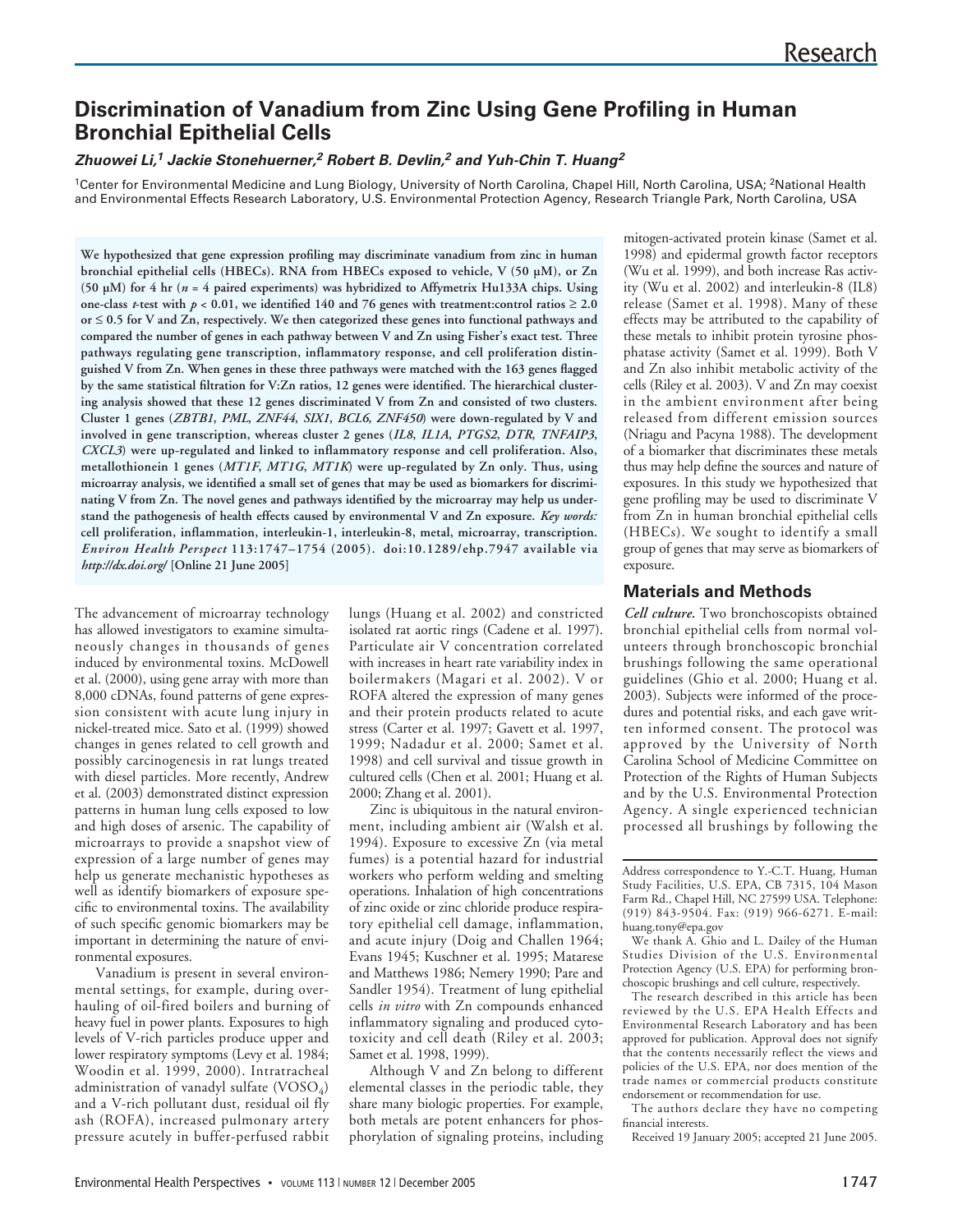established standard of procedures in our laboratory. The cells (passage 2 or 3) were maintained in bronchial epithelial growth medium (BEGM) (Clonetics, San Diego, CA), supplemented with bovine pituitary extract, insulin 5 µg/mL, hydrocortisone 0.5 µg/mL, gentamicin 50 µg/mL, retinoic acid 0.1 ng/mL, transferrin 10 µg/mL, triiodothyrodine 6.5 ng/mL, epinephrine 0.5 µg/mL, and human epidermal growth factor 0.5 ng/mL. Cells were judged to be 95–100% confluent at the time of metal treatment.

*Metal treatment.* Stock solutions of metals were prepared in sterile water (Baxter Healthcare Corp., Deerfield, IL) and were diluted with BEGM before experiments. Cells were grown in 100-mm diameter petri dishes and exposed to 5.5 mL of BEGM with or without 50  $\mu$ M VOSO<sub>4</sub> or zinc sulfate (ZnSO4) (Johnson Matthey Corp., Ward Hill, MA) for 4 hr.

*Purification and hybridization of RNA.* Total cellular RNA was extracted from HBECs with Trizol reagent (GIBCO BRL Life Technologies, Gaithersburg, MD) and further purified with phenol/chloroform. The RNA integrity was assessed with an Agilent 2100 bioanalyzer (Agilent Technologies, Inc., Palo Alto, CA). The 260:280-nm ratios for all RNAs were > 1.9. The RNA hybridization to the U133A GeneChip oligonucleotide microarray (Affymetrix, Inc., Santa Clara CA) was performed by Expression Analysis Inc. (Durham, NC). Affymetrix Hu133A 2.0 gene chips were used for the study. The chip contained probes for 14,500 human genes. Target was prepared and hybridized according to the Affymetrix technical manual (Affymetrix, Inc. 2004a). Total RNA (10 µg) was converted into cDNA using reverse transcriptase (Invitrogen Corp., Carlsbad, CA) and a modified oligo(dT)24 primer that contains T7 promoter sequences (GenSet Corp., San Diego, CA). After first-strand synthesis, residual RNA was degraded by the addition of RNaseH and a double-stranded cDNA molecule was generated using DNA polymerase I and DNA ligase. The cDNA was then purified and concentrated using a phenol:chloroform extraction followed by ethanol precipitation. The cDNA products were incubated with T7 RNA polymerase, and biotinylated ribonucleotides using an *in vitro* transcription kit (Enzo Diagnostics Inc., New York, NY). Half the cRNA products were purified using an RNeasy column (Qiagen Inc., Valencia, CA) and quantified with a spectrophotometer. The cRNA target (20 µg) was incubated at 94°C for 35 min in fragmentation buffer (Tris, magnesium acetate, potassium acetate). The fragmented cRNA was diluted in hybridization buffer (2-morpholinoethanesulfonic acid, NaCl, EDTA, Tween 20, herring sperm DNA,

acetylated bovine serum albumin) containing biotin-labeled oligoB2 and eukaryotic hybridization controls (Affymetrix). The hybridization cocktail was denatured at 99°C for 5 min, incubated at 45°C for 5 min, and then injected into a GeneChip cartridge. The GeneChip array was incubated at 42°C for at least 16 hr in a rotating oven at 60 rpm. GeneChips were washed with a series of nonstringent (25°C) and stringent (50°C) solutions containing variable amounts of 2-morpholinoethanesulfonic acid, Tween 20, and SSPE (3 M NaCl, 0.2 M,  $NaH_2PO_4$ , 0.02 M EDTA). The microarrays were then stained with streptavidin phycoerythrin, and the fluorescent signal was amplified using a biotinylated antibody solution. Fluorescent images were detected in a GeneChip Scanner 3000 (Affymetrix), and expression data were extracted using the default settings in the MicroArray Suite 5.0 software (Affymetrix).

Table 1. Genes up-regulated by VOSO<sub>4</sub>.

All GeneChips were scaled to a median intensity setting of 500. Four independent sets of experiments were performed on HBECs obtained from four different individuals. Each set consisted of control (vehicle), VOSO<sub>4</sub>, and ZnSO<sub>4</sub>.

*Quantitative polymerase chain reaction.* Quantitative polymerase chain reaction (Q-PCR) was performed for selected genes to validate microarray results. HBECs were lysed in guanidine isothiocyanate (GITC) buffer [4 M GITC (Boehringer Mannheim, Indianapolis, IN), 25 mM sodium citrate (pH 7.0), 0.5% sarkosyl, and 0.1 M DTT], and RNA was pelleted at 80,000 rpm through a cesium chloride gradient for 2 hr at 15°C. cDNAs were synthesized from 0.4 µg of total RNA in 100 µL of a buffer containing 5 µM random hexaoligonucleotide primers (Pharmacia, Piscataway, NJ), 10 U/µL Moloney murine leukemia virus reverse

| Gene<br>accession no. <sup>a</sup> | Fold change <sup>b</sup> | Gene symbol <sup>a</sup>         | Gene name <sup>a</sup>                                                                    |
|------------------------------------|--------------------------|----------------------------------|-------------------------------------------------------------------------------------------|
| Hs.624                             | 8.04                     | IL8                              | interleukin 8                                                                             |
| Hs.290873                          | 6.67                     | PPEF <sub>2</sub>                | protein phosphatase, EF hand calcium-binding domain 2                                     |
| Hs.518417                          | 5.52                     | <i>STX6</i>                      | syntaxin 6                                                                                |
| Hs.233389                          | 5.36                     | CPVL                             | carboxypeptidase, vitellogenic-like                                                       |
| Hs.196384                          | 4.67                     | PTGS2                            | prostaglandin-endoperoxide synthase 2 (prostaglandin G/H)<br>synthase and cyclooxygenase) |
| Hs.248189                          | 4.46                     | KRTHA6                           | keratin, hair, acidic, 6                                                                  |
| Hs.211600                          | 4.33                     | TNFAIP3                          | tumor necrosis factor, alpha-induced protein 3                                            |
| Hs.477070                          | 4.30                     | CSNK1D                           | casein kinase 1, delta                                                                    |
| Hs.431460                          | 4.24                     | <i>ICAM2</i>                     | intercellular adhesion molecule 2                                                         |
| Hs.44385                           | 4.24                     | SBLF                             | stoned B-like factor                                                                      |
| Hs.799                             | 4.21                     | DTR                              | diphtheria toxin receptor (heparin-binding epidermal growth                               |
|                                    |                          |                                  | factor-like growth factor)                                                                |
| Hs.418167                          | 4.16                     | ALB                              | albumin                                                                                   |
| Hs.246310                          | 4.11                     | <i>JAM2</i>                      | junctional adhesion molecule 2                                                            |
| Hs.406990                          | 4.06                     | <i>PDE4DIP</i>                   | phosphodiesterase 4D interacting protein (myomegalin)                                     |
| Hs.992                             | 4.04                     | PLA2G1B                          | phospholipase A2, group IB (pancreas)                                                     |
| Hs.496222                          | 3.97                     | <i>ANGPTL1</i>                   | angiopoietin-like 1                                                                       |
| Hs.65758                           | 3.78                     | <b>ITPR3</b>                     | inositol 1,4,5-triphosphate receptor, type 3                                              |
| Hs.66713                           | 3.70                     | <b>DIPA</b>                      | hepatitis delta antigen-interacting protein A                                             |
| Hs.519884                          | 3.65                     | GCNT2                            | glucosaminyl (N-acetyl) transferase 2, I-branching enzyme                                 |
| Hs.157259                          | 3.64                     | SIPA <sub>1</sub> L <sub>3</sub> | signal-induced proliferation-associated 1-like 3                                          |
| Hs.436023                          | 3.56                     | PRDM1                            | PR domain containing 1, with ZNF domain                                                   |
| Hs.303980                          | 3.51                     | CYP11A1                          | cytochrome P450, family 11, subfamily A, polypeptide 1                                    |
| Hs.236646                          | 3.49                     | HOXD9                            | homeo box D9                                                                              |
| Hs.171695                          | 3.46                     | <i>DUSP1</i>                     | dual specificity phosphatase 1                                                            |
| Hs.197693                          | 3.44                     | <i>CACNG2</i>                    | calcium channel, voltage-dependent, gamma subunit 2                                       |
| Hs.485910                          | 3.34                     | RARSL                            | arginyl-tRNA synthetase-like                                                              |
| Hs.211238                          | 3.30                     | IL1F9                            | interleukin 1 family, member 9                                                            |
| Hs.520319                          | 3.30                     | SLC22A16                         | solute carrier family 22 (organic cation transporter),<br>member 16                       |
| Hs.445555                          | 3.22                     | <b>SERPINI2</b>                  | serine (or cysteine) proteinase inhibitor, clade I<br>(neuroserpin), member 2             |
| Hs.256667                          | 3.20                     | PDK2                             | pyruvate dehydrogenase kinase, isoenzyme 2                                                |
| Hs.248122                          | 3.10                     | GPR24                            | G-protein-coupled receptor 24                                                             |
| Hs.511899                          | 3.02                     | EDN <sub>1</sub>                 | endothelin 1                                                                              |
| Hs.523506                          | 2.99                     | <b>WARS2</b>                     | tryptophanyl tRNA synthetase 2 (mitochondrial)                                            |
| Hs.333175                          | 2.86                     | <b>PLA2G12B</b>                  | phospholipase A2, group XIIB                                                              |
| Hs.410817                          | 2.78                     | <b>RPL13</b>                     | ribosomal protein L13                                                                     |
| Hs.520942                          | 2.77                     | <i>CLDN4</i>                     | claudin 4                                                                                 |
| Hs.50823                           | 2.74                     | <i>PDCD6</i>                     | programmed cell death 6                                                                   |
| Hs.550498                          | 2.72                     | RCE <sub>1</sub>                 | RCE1 homolog, prenyl protein protease (S. cerevisiae)                                     |
|                                    | 2.67                     | PRDM1                            | PR domain containing 1, with ZNF domain                                                   |
| Hs.436023                          |                          |                                  |                                                                                           |
| Hs.421724                          | 2.66                     | <b>CTSG</b>                      | cathepsin G                                                                               |

Continued, next page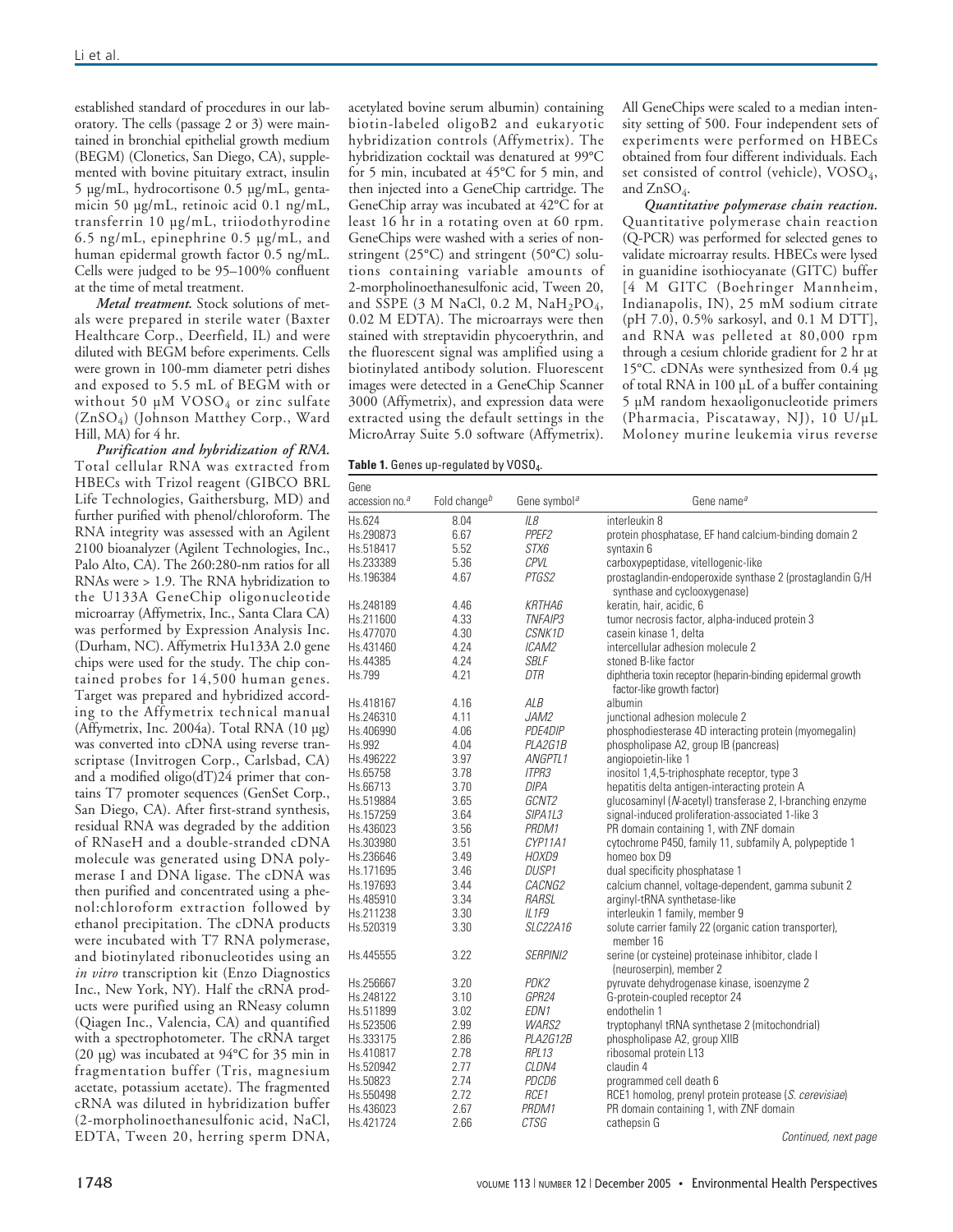transcriptase (GIBCO BRL Life Technologies), 1 U/µL RNase inhibitor (RNasin; Promega, Madison, WI), 0.5 mM dNTP (Pharmacia), 50 mM KCl, 3 mM  $MgCl<sub>2</sub>$ , and 10 mM Tris-HCl (pH 9.3). After 1 hr of incubation at 39°C, the reverse transcriptase was heat inactivated at 94°C for 4 min.

Q-PCR of specimen cDNA and standard cDNA was performed using TaqMan master mix (Perkin Elmer, Foster City, CA), 1.25 µM probe, 3 µM forward primer, and 3 µM reverse primer in a 50-µL volume. The probe, which contains both a fluorescence reporter dye at the 5´-end (6-carboxyfluorescein, 6-FAM: maximum emission wavelength = 518 nm) and a quencher dye at the 3´-end (6-carboxytetramethyl rhodamine, TAMRA: maximum emission wavelength = 582 nm), is degraded by the 5´–3´ exonuclease activity of the Taq DNA polymerase, and the resulting fluorescence is detected by a laser in the sequence detector

#### **Table 1.** Continued.

(TaqMan ABI Prism 7700 Sequence Detector System; PerkinElmer). The relative abundance of mRNA levels was determined from standard curves generated from a serially diluted standard pool of cDNA prepared from BEAS-2B cells. The relative abundance of glyceraldehyde-3-phosphate dehydrogenase (GAPDH) mRNA was used to normalize levels of the mRNAs of interest. Six additional sets of Q-PCR experiments consisting of control (vehicle),  $VOSO_4$ , and  $ZnSO_4$  were performed using HBECs from six different individuals.

*Microarray data analysis.* The microarray data were deposited in the National Center for Biotechnology Information (NCBI) Gene Expression Omnibus database (http://www. ncbi.nlm.nih.gov/geo/; accession number GSE2111). Gene expression values were background corrected and normalized globally using the default setting of the Affymetrix Microarray Suite 5.0 software, and  $log_2$ -transformed

| Gene<br>accession no. <sup>a</sup> | Fold change <sup>b</sup> | Gene symbol <sup>a</sup> | Gene name <sup>a</sup>                                                               |
|------------------------------------|--------------------------|--------------------------|--------------------------------------------------------------------------------------|
| Hs.2250                            | 2.63                     | IIF                      | leukemia inhibitory factor (cholinergic differentiation factor)                      |
| Hs.282387                          | 2.58                     | RPC32                    | polymerase (RNA) III (DNA directed) (32 kDa)                                         |
| Hs.525389                          | 2.56                     | <b>ARHJ</b>              | ras homolog gene family, member J                                                    |
| Hs.106019                          | 2.54                     | PPP1R10                  | protein phosphatase 1, regulatory subunit 10                                         |
| Hs.250281                          | 2.52                     | <b>SLC13A3</b>           | solute carrier family 13 (sodium-dependent dicarboxylate<br>transporter), member 3   |
| Hs.2128                            | 2.48                     | <b>DUSP5</b>             | dual-specificity phosphatase 5                                                       |
| Hs.89690                           | 2.45                     | CXCL3                    | chemokine (C-X-C motif) ligand 3                                                     |
| Hs.11169                           | 2.45                     | $MIG-6$                  | mitogen-inducible gene 6                                                             |
| Hs.789                             | 2.41                     | CXCL1                    | chemokine (C-X-C motif) ligand 1 (melanoma growth-<br>stimulating activity, alpha)   |
| Hs.485004                          | 2.37                     | <b>ZNF306</b>            | zinc finger protein 306                                                              |
| Hs.534478                          | 2.36                     | DUSP21                   | dual-specificity phosphatase 21                                                      |
| Hs.441972                          | 2.34                     | <b>IFNT1</b>             | interferon tau-1                                                                     |
| Hs.503598                          | 2.33                     | JMJD2D                   | jumonji domain containing 2D                                                         |
| Hs.546252                          | 2.25                     | EDG3                     | endothelial differentiation, sphingolipid G-protein-coupled<br>receptor, 3           |
| Hs.85862                           | 2.23                     | PDLIM3                   | PDZ and LIM domain 3                                                                 |
| Hs.445489                          | 2.22                     | PLEKHB1                  | pleckstrin homology domain containing, family B (evectins),<br>member 1              |
| Hs.1722                            | 2.21                     | IL1A                     | interleukin 1, alpha                                                                 |
| Hs.466871                          | 2.21                     | PLAUR                    | plasminogen activator, urokinase receptor                                            |
| Hs.159291                          | 2.20                     | DRP <sub>2</sub>         | dystrophin-related protein 2                                                         |
| Hs.303649                          | 2.19                     | CCL <sub>2</sub>         | chemokine (C-C motif) ligand 2                                                       |
| Hs.111944                          | 2.19                     | CYP3A7                   | cytochrome P450, family 3, subfamily A, polypeptide 7                                |
| Hs.533683                          | 2.19                     | FGFR2                    | fibroblast growth factor receptor 2                                                  |
| Hs.50550                           | 2.19                     | KBTBD10                  | kelch repeat and BTB (POZ) domain containing 10                                      |
| Hs.78944                           | 2.19                     | RGS2                     | regulator of G-protein signaling 2, 24 kDa                                           |
| Hs.190783                          | 2.17                     | HAL                      | histidine ammonia-lyase                                                              |
| Hs.463059                          | 2.17                     | STAT3                    | signal transducer and activator of transcription 3 (acute-<br>phase response factor) |
| Hs.25647                           | 2.16                     | <b>FOS</b>               | v-fos FBJ murine osteosarcoma viral oncogene homolog                                 |
| Hs.127022                          | 2.14                     | PTPRE                    | protein tyrosine phosphatase, receptor type, E                                       |
| Hs.447899                          | 2.13                     | <i>SIGLEC8</i>           | sialic acid-binding Ig-like lectin 8                                                 |
| Hs.344812                          | 2.13                     | TREX1                    | three prime repair exonuclease 1                                                     |
| Hs.528670                          | 2.12                     | MMP25                    | matrix metalloproteinase 25                                                          |
| Hs.514913                          | 2.11                     | SERPINB2                 | serine (or cysteine) proteinase inhibitor, clade B                                   |
|                                    |                          |                          | (ovalbumin), member 2                                                                |
| Hs.506381                          | 2.07                     | FGD6                     | FYVE, RhoGEF and PH domain containing 6                                              |
| Hs.278658                          | 2.06                     | <b>KRTHB6</b>            | keratin, hair, basic, 6 (monilethrix)                                                |
| Hs.439060                          | 2.08                     | CLDN1                    | claudin 1                                                                            |
| Hs.507348                          | 2.05                     | <b>HS3ST1</b>            | heparan sulfate (glucosamine) 3-O-sulfotransferase 1                                 |

Only genes with known protein products are shown.

**a**Gene annotations are from NCBI (http://www.ncbi.nlm.nih.gov). **<sup>b</sup>**Fold changes are the average of four individuals.

according to the *Affymetrix Statistical Algorithm Reference Guide* (Affymetrix, Inc. 2004b). The  $log<sub>2</sub>$  ratios of treatment (V or Zn) over control and V over Zn for all probe sets were analyzed using the one-class *t*-test against the null hypothesis of 0 (ratio = 1) using the Multiexperiment Viewer (version 3.0; The Institute of Genomic Research, Rockville, MD). A *p*-value of < 0.01 was considered statistically significant. If more than one probe set for the same gene were flagged, their ratios were averaged.

*Functional classification of genes.* Biologic processes represented by the differentially expressed genes were compiled using the GOCharts in the Database for Annotation, Visualization and Integrated Discovery (DAVID) (http://apps1.niaid.nih.gov/david/) with the coverage and specificity set at level 5 (high) and the hits threshold at 1; with the classification of the Gene Ontology Consortium (http://www.geneontology.org); and with the human gene resources from NCBI (http://www.ncbi.nlm.nih.gov). Comparison of the probe sets in the biologic processes between V and Zn was determined by the Fisher's exact test ( $p < 0.05$ ) (StatView 4.0; SAS Inc., Cary, NC).

#### **Results**

*Differentially expressed genes associated with V* treatment. Incubation of HBECs with VOSO<sub>4</sub> at 50 µM for 4 hr showed no cytotoxicity as supported by the lack of lactate dehydrogenase (LDH) release (data not shown). There were 140 differentially expressed genes with known protein products. Seventy-six genes were up-regulated with a treatment:control ratio  $\geq$  2.0 (Table 1), and 64 genes were downregulated with a treatment:control ratio ≤ 0.5 (Table 2). The expression of five up-regulated genes (*IL8*), prostaglandin-endoperoxide synthase 2 (*PTGS2*), intercellular adhesion molecule 2 (*ICAM2*), diphtheria toxin receptor (heparin-binding epidermal growth factor-like growth factor) (*DTR*), and dual specificity phosphatase 1 (*DUSP1*) was confirmed by Q-PCR in additional experiments (Figure 1). The 140 genes could be further classified functionally into 28 biologic processes containing at least three gene hits.

*Differentially expressed genes associated with Zn treatment.* Incubation of HBECs with  $ZnSO_4$  at 50 µM for 4 hr also showed no LDH release (data not shown). There were 76 differentially expressed genes with known protein products. Forty-three genes were up-regulated with a treatment:control ratio  $\geq$  2.0 (Table 3), and 33 genes were downregulated with a treatment: control ratio  $\leq 0.5$ (Table 4). The up-regulation of metallothionein 1F (*MT1F*) and heme oxygenase 1 (*HMOX1*) was confirmed by Q-PCR (Figure 1). The 76 genes could be further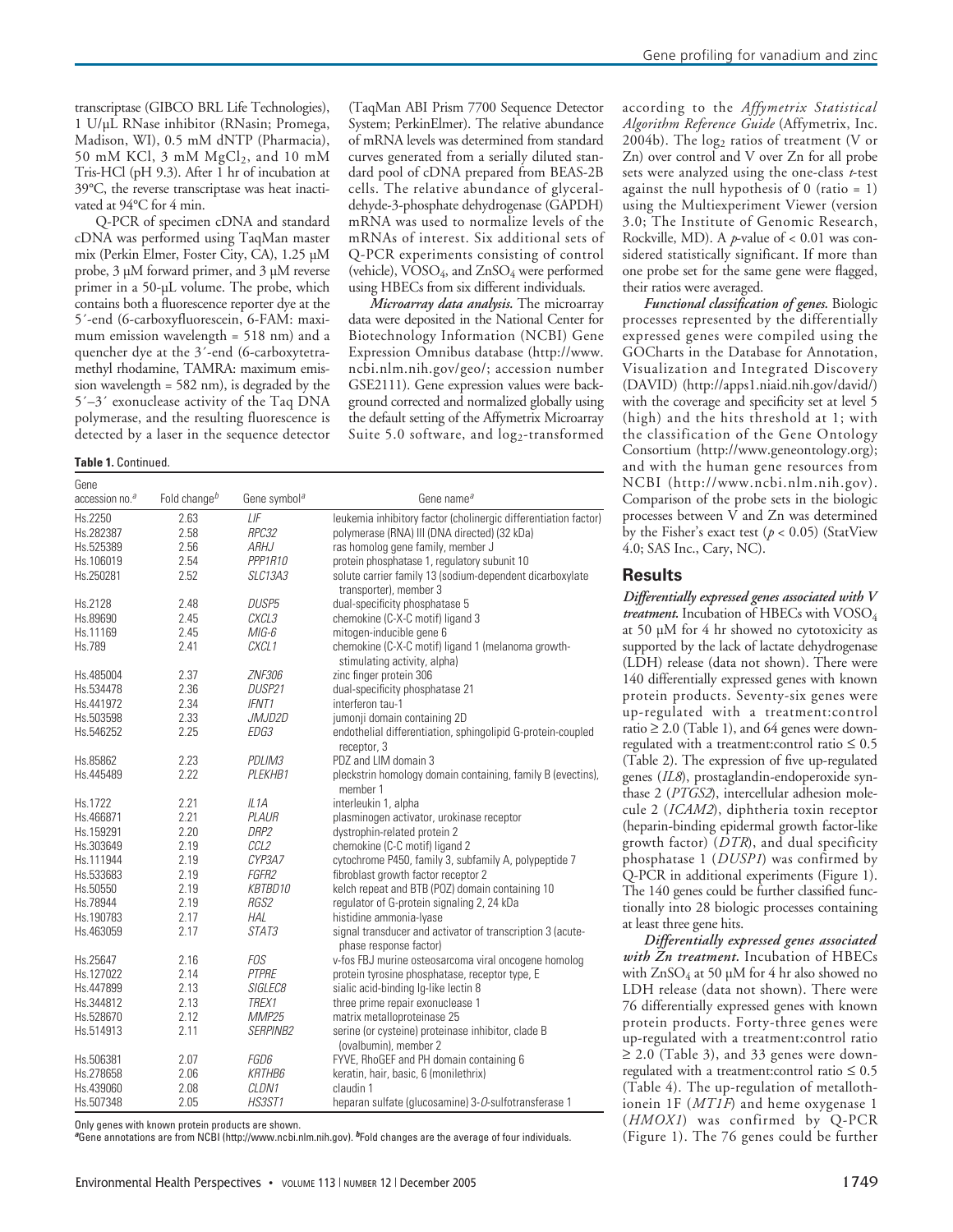| Gene                       | Fold change <sup>b</sup> |                                 |                                                                                                  |
|----------------------------|--------------------------|---------------------------------|--------------------------------------------------------------------------------------------------|
| accession no. <sup>a</sup> |                          | Gene symbol <sup>a</sup>        | Gene name <sup>a</sup>                                                                           |
| Hs.441975                  | $-11.75$                 | <b>HSXIAPAF1</b>                | XIAP-associated factor-1                                                                         |
| Hs.370503<br>Hs.76884      | $-8.11$<br>$-7.48$       | FYB<br>ID3                      | FYN-binding protein (FYB-120/130)<br>inhibitor of DNA binding 3, dominant negative helix-loop-   |
|                            |                          |                                 | helix protein                                                                                    |
| Hs.520506                  | $-7.37$                  | FBX05                           | F-box only protein 5                                                                             |
| Hs.22393                   | $-6.90$                  | DENR                            | density-regulated protein                                                                        |
| Hs.433060                  | $-6.86$                  | ACPP                            | acid phosphatase, prostate                                                                       |
| Hs.37045                   | $-6.77$                  | PTH                             | parathyroid hormone                                                                              |
| Hs.282410<br>Hs.474251     | $-6.69$<br>$-6.60$       | CALM1<br><i>SCARF2</i>          | calmodulin 1 (phosphorylase kinase, delta)<br>scavenger receptor class F, member 2               |
| Hs.534101                  | $-5.89$                  | MY03B                           | myosin IIIB                                                                                      |
| Hs.442578                  | $-5.53$                  | LHX9                            | LIM homeobox 9                                                                                   |
| Hs.292356                  | $-5.29$                  | <b>CYBB</b>                     | cytochrome b-245, beta polypeptide (chronic granulomatous<br>disease)                            |
| Hs.1973                    | $-5.21$                  | <b>CCNF</b>                     | cyclin F                                                                                         |
| Hs.24684                   | $-5.12$                  | <i>ARRDC3</i>                   | arrestin domain containing 3                                                                     |
| Hs.350756                  | $-4.44$                  | <i>STAU2</i>                    | staufen, RNA-binding protein, homolog 2 (Drosophila)                                             |
| Hs.133892<br>Hs.24120      | $-4.41$<br>$-4.23$       | TPM1<br>ZNF44                   | tropomyosin 1 (alpha)<br>zinc finger protein 44 (KOX 7)                                          |
| Hs.275243                  | $-3.89$                  | S100A6                          | S100 calcium-binding protein A6 (calcyclin)                                                      |
| Hs.526464                  | $-3.71$                  | PML                             | promyelocytic leukemia                                                                           |
| Hs.522090                  | $-3.55$                  | GALT                            | galactose-1-phosphate uridylyltransferase                                                        |
| Hs.432424                  | $-3.51$                  | TPP <sub>2</sub>                | tripeptidyl peptidase II                                                                         |
| Hs.485233                  | $-3.47$                  | <i>MAPK14</i>                   | mitogen-activated protein kinase 14                                                              |
| Hs.434924<br>Hs.75294      | $-3.44$<br>$-3.38$       | <i>RIMS3</i><br>CRH             | regulating synaptic membrane exocytosis 3<br>corticotropin-releasing hormone                     |
| Hs.173984                  | $-3.16$                  | TBX1                            | T-box 1                                                                                          |
| Hs.444106                  | $-3.11$                  | TOR2A                           | torsin family 2, member A                                                                        |
| Hs.254042                  | $-3.02$                  | BAT1                            | HLA-B associated transcript 1                                                                    |
| Hs.75862                   | $-2.96$                  | MADH4                           | MAD, mothers against decapentaplegic homolog 4<br>(Drosophila)                                   |
| Hs.498292                  | $-2.89$                  | <i>SDCCAG8</i>                  | serologically defined colon cancer antigen 8                                                     |
| Hs.1650<br>Hs.293798       | $-2.78$<br>$-2.69$       | <i>SLC26A3</i><br><b>ZNF436</b> | solute carrier family 26, member 3<br>zinc finger protein 436                                    |
| Hs.397073                  | $-2.66$                  | PMS2L5                          | postmeiotic segregation increased 2-like 5                                                       |
| Hs.54416                   | $-2.63$                  | SIX1                            | sine oculis homeobox homolog 1 (Drosophila)                                                      |
| Hs.118513                  | $-2.59$                  | MGC21621                        | G-protein-coupled receptor MrgF                                                                  |
| Hs.129634                  | $-2.57$                  | CINP                            | cyclin-dependent kinase 2-interacting protein                                                    |
| Hs.21388                   | $-2.55$                  | ZDHHC21                         | zinc finger, DHHC domain containing 21                                                           |
| Hs.131846                  | $-2.51$                  | TAF6L                           | TAF6-like RNA polymerase II, p300/CBP-associated factor<br>(PCAF)-associated factor, 65 kDa      |
| Hs.116622                  | $-2.46$                  | ZFP30                           | likely ortholog of mouse zinc finger protein 30                                                  |
| Hs.478588<br>Hs.47712      | $-2.41$<br>$-2.41$       | BCL6<br><b>ZNF555</b>           | B-cell CLL/lymphoma 6 (zinc finger protein 51)<br>zinc finger protein 555                        |
| Hs.487774                  | $-2.41$                  | HNRPA2B1                        | heterogeneous nuclear ribonucleoprotein A2/B1                                                    |
| Hs.339                     | $-2.37$                  | P <sub>2</sub> RY <sub>2</sub>  | purinergic receptor P2Y, G-protein coupled, 2                                                    |
| Hs.501309                  | $-2.35$                  | <b>CIRBP</b>                    | cold-inducible RNA-binding protein                                                               |
| Hs.534040                  | $-2.33$                  | <b>KBTBD6</b>                   | kelch repeat and BTB (POZ) domain containing 6                                                   |
| Hs.6093                    | $-2.27$                  | <i>ARRDC4</i>                   | arrestin domain containing 4<br>zinc finger and BTB domain containing 1                          |
| Hs.400802<br>Hs.474799     | $-2.27$<br>$-2.25$       | ZBTB1<br>PDXP                   | pyridoxal (pyridoxine, vitamin B6) phosphatase                                                   |
| Hs.13982                   | $-2.23$                  | KCTD6                           | potassium channel tetramerisation domain containing 6                                            |
| Hs.487561                  | $-2.22$                  | ICA1                            | islet cell autoantigen 1, 69 kDa                                                                 |
| Hs.48297                   | $-2.17$                  | <i>ZNF363</i>                   | zinc finger protein 363                                                                          |
| Hs.424926                  | $-2.14$                  | TM7SF1                          | transmembrane 7 superfamily member 1 (up-regulated in<br>kidney)                                 |
| Hs.101937                  | $-2.14$                  | SIX2                            | sine oculis homeobox homolog 2 (Drosophila)                                                      |
| Hs.409876                  | $-2.12$                  | <b>ZNF450</b>                   | zinc finger protein 450                                                                          |
| Hs.63335<br>Hs.105633      | $-2.12$<br>$-2.12$       | <i>TERF2</i><br>WINS1           | telomeric repeat binding factor 2<br>WINS1 protein with <i>Drosophila</i> Lines (Lin) homologous |
| Hs.142167                  | $-2.11$                  | HSZFP36                         | domain<br>ZFP-36 for a zinc finger protein                                                       |
| Hs.186424                  | $-2.09$                  | BCOR                            | BCL6 co-repressor                                                                                |
| Hs.518438                  | $-2.08$                  | <i>SOX2</i>                     | SRY (sex determining region Y)-box 2                                                             |
| Hs.195710                  | $-2.08$                  | <b>ZNF503</b>                   | zinc finger protein 503                                                                          |
| Hs.535499                  | $-2.02$                  | RARA                            | retinoic acid receptor, alpha                                                                    |
| Hs.310640                  | $-2.02$                  | T2BP                            | TRAF2-binding protein                                                                            |
| Hs.513645                  | $-2.02$                  | РАК6                            | p21(CDKN1A)-activated kinase 6                                                                   |
| Hs.131494                  | $-2.00$                  | ARNT                            | aryl hydrocarbon receptor nuclear translocator                                                   |

Only genes with known protein products are shown.

**a**Genes annotations are from NCBI (http://www.ncbi.nlm.nih.gov). **<sup>b</sup>**Fold changes are the average of four individuals.

classified into 14 biologic processes containing at least three gene hits.

*Identification of genes differentiating V from Zn.* To identify genes that would discriminate V from Zn, we first analyzed V:Zn ratios using the same statistical filtration method. A total of 163 genes were identified. The results of the hierarchical clustering analysis using these genes are shown in Figure 2. We next compared biologic processes associated with V with those associated with Zn. We found that four biologic processes, regulation of transcription (24 genes), DNA-dependent transcription (22 genes), inflammatory responses (11 genes), and regulation of cell proliferation (10 genes), contained a disproportionately greater number of V-induced genes. Because all genes involved in the DNA-dependent transcription pathway were also flagged in the regulation of transcription pathway, these two processes were combined into one, designated "gene transcription." The number of probe sets in the three biologic pathways associated with V and Zn treatment was compared using the Fisher's exact test. The *p*-values for these three pathways, gene transcription, inflammatory response, and regulation of cell proliferation, are 0.004, 0.037, and 0.013, respectively.

We next matched genes in these three pathways with the 163 genes and identified 12 candidate genes: B-cell CLL/lymphoma 6 (*BCL6*), IL1α (*IL1A*), *IL8*, *PTGS2*, *DTR*, chemokine (C-X-C motif) ligand 3 (*CXCL3*), promyelocytic leukemia (*PML*), sine oculis homeobox homolog 1 (*Drosophila*) (*SIX1*), tumor necrosis factor (*TNF*), α-induced protein 3 (*TNFAIP3*), Zn finger and BTB domain containing 1 (*ZBTB1*), Zn finger protein 44 (KOX 7) (*ZNF44*), and Zn finger protein 450 (*ZNF450*). The hierarchical cluster analysis showed that these 12 genes clearly discriminated the V group from the Zn group (Figure 2) and could be separated into two clusters (Figure 2). Cluster 1 contained *ZBTB1*, *PML*, *ZNF44*, *SIX1*, *BCL6*, and *ZNF450* that were down-regulated by V and involved in gene transcription. Cluster 2 contained *IL8*, *IL1A*, *PTGS2*, *DTR*, *TNFAIP3*, and *CXCL3* that were up-regulated and linked primarily to inflammatory response and cell proliferation. We also noted metallothionein 1 genes were up-regulated by Zn but not by V. Zn treatment increased the expression of *MT1F* by 4.6-fold, *MT1G* by 29-fold, and *MT1K* by 81-fold. These metallothionein 1 genes constituted the third group of candidate biomarker genes.

### **Discussion**

In the present study we first determined the differential gene expression patterns in HBECs exposed to 50 µM of V and Zn and found 140 and 76 genes altered by V and Zn, respectively, compared with control. These genes could be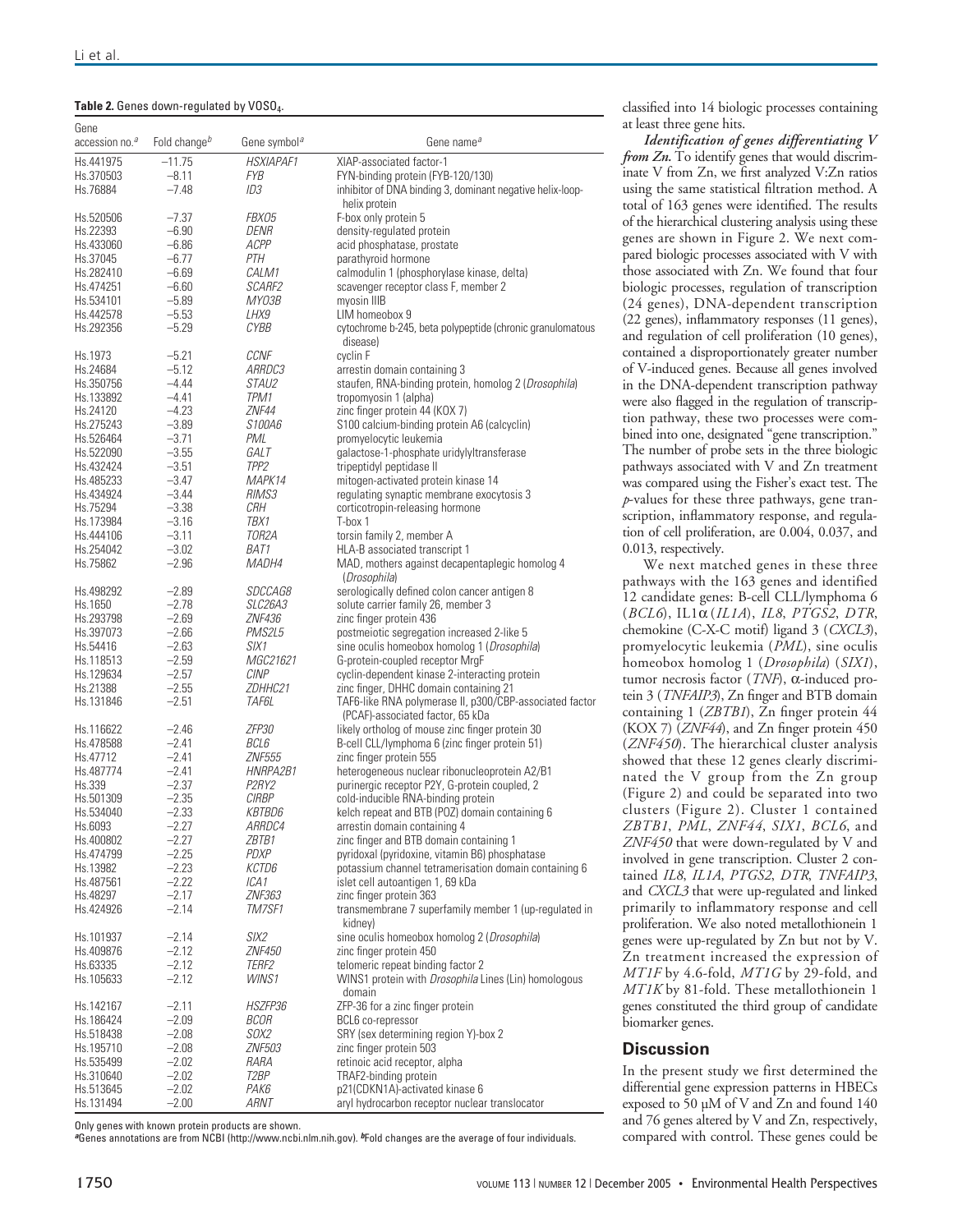classified into 28 and 14 biologic pathways, respectively, that each had at least three gene hits. Seven differentially expressed genes were validated prospectively in six additional experiments using HBECs from six different individuals. When the numbers of genes in the pathways were compared between V and Zn, three biologic processes (gene transcription, inflammatory response, and regulation of cell proliferation) contained a disproportionately greater number of V-induced genes. We then matched the genes in these three pathways with the 163 genes that differentiated V from Zn, and identified 12 candidate genes.

These 12 genes clearly discriminated the V group from the Zn group based on the hierarchical clustering analysis and could be separated into two clusters. The first cluster consisted of 6 genes (*ZBTB1*, *PML*, *ZNF44*, *SIX1*, *BCL6*, *ZNF436*) that were down-regulated by V but mildly up-regulated by Zn. All 6 genes were involved in gene transcription, and *BCL6* was also linked to inflammatory response and regulation of cell proliferation. The inhibitory effects of V on the expression of these genes have not been reported. Five of these genes encode Zn finger proteins (*ZBTB1*, *ZNF44*, *BCL6*, *ZNF436*) or proteins containing Zn-binding domains (*PML*) that play a role in DNA binding (Bray et al. 1991; Zhong et al. 2000). *SIX1* encodes a protein characterized by a divergent DNA-binding homeodomain and an upstream *SIX* domain, which may be involved in determining DNA-binding specificity and protein–protein interactions. Mice lacking the *SIX1* gene have impaired organogenesis of skeletal muscle and kidney during embryo development (Laclef et al. 2003; Xu et al. 2003). Multiple adult tissues, including the lung, also express *SIX1* (Boucher et al. 1996), but its function is unclear. The *BCL6* gene encodes a Zn finger transcription repressor frequently associated with B-lymphocytes. Translocation and hypermutation of this gene have been detected in B-cell lymphoma (Ohno 2004). *BCL6* is also expressed in the epithelial lining of upper airways (Bajalica-Lagercrantz et al. 1998). Based on our results, *BCL6* might be involved in gene transcription, inflammatory response, and cell proliferation in airway epithelial cells. The *PML* gene encodes a Zn-binding protein in the tripartite motif (TRIM) family and is often involved in the translocation with the retinoic acid receptor-α gene associated with acute promyelocytic leukemia. High levels of PML protein are expressed in human vascular endothelial cells, epithelial cells, and macrophages (Flenghi et al. 1995).

Cluster 2 contained six genes that were upregulated by V but down-regulated or unchanged by Zn. Four (*IL8*, *IL1A*, *PTGS2*, *CXCL3*) were related to inflammatory response, three (*IL8*, *IL1A*, *DTR*) related to



**Figure 1.** Gene expression ratios measured by Q-PCR. The expression of a gene associated with V or Zn treatment, relative to the control;  $n = 6$  independent experiments in cells from six different individuals for Q-PCR. Dashed line denotes an expression ratio of 1 (no change). Data are mean ± SE.

|  | Table 3. Genes up-regulated by $ZnSO_4$ |  |
|--|-----------------------------------------|--|
|--|-----------------------------------------|--|

| Gene                       |                          |                          |                                                                                                   |
|----------------------------|--------------------------|--------------------------|---------------------------------------------------------------------------------------------------|
| accession no. <sup>a</sup> | Fold change <sup>b</sup> | Gene symbol <sup>a</sup> | Gene name <sup>a</sup>                                                                            |
| Hs.188518                  | 81.01                    | MT1K                     | metallothionein 1K                                                                                |
| Hs.433391                  | 28.87                    | MT1G                     | metallothionein 1G                                                                                |
| Hs.283678                  | 8.40                     | PCDHB14                  | protocadherin beta 14                                                                             |
| Hs.412196                  | 8.09                     | <b>ESRRBL1</b>           | estrogen-related receptor beta-like 1                                                             |
| Hs.502182                  | 5.46                     | <b>BDNF</b>              | brain-derived neurotrophic factor                                                                 |
| Hs.517581                  | 4.78                     | HMOX1                    | heme oxygenase (decycling) 1                                                                      |
| Hs.165736                  | 4.67                     | <i>SCAND2</i>            | SCAN domain containing 2                                                                          |
| Hs.519469                  | 4.65                     | SLC30A1                  | solute carrier family 30 (zinc transporter), member 1                                             |
| Hs.513626                  | 4.58                     | MT1F                     | metallothionein 1F (functional)                                                                   |
| Hs.154296                  | 4.58                     | TLL2                     | tolloid-like 2                                                                                    |
| Hs.303090                  | 3.94                     | PPP1R3C                  | protein phosphatase 1, regulatory (inhibitor) subunit 3C                                          |
| Hs.118354                  | 3.66                     | PRR3                     | proline-rich polypeptide 3                                                                        |
| Hs.466891                  | 3.55                     | <b>ZNF233</b>            | zinc finger protein 233                                                                           |
| Hs.59889                   | 3.47                     | <b>HMGCS2</b>            | 3-hydroxy-3-methylglutaryl-coenzyme A synthase 2<br>(mitochondrial)                               |
| Hs.278973                  | 3.33                     | ANGPT4                   | angiopoietin 4                                                                                    |
| Hs.73962                   | 3.31                     | EPHA7                    | EphA7                                                                                             |
| Hs.445835                  | 3.22                     | <i>SERTAD4</i>           | SERTA domain containing 4                                                                         |
| Hs.352241                  | 3.09                     | <i>TAS2R40</i>           | taste receptor, type 2, member 40                                                                 |
| Hs.78036                   | 3.08                     | <i>SLC6A2</i>            | solute carrier family 6 (neurotransmitter transporter,<br>noradrenalin), member 2                 |
| Hs.89714                   | 3.05                     | CXCL5                    | chemokine (C-X-C motif) ligand 5                                                                  |
| Hs.195471                  | 3.02                     | PFKFB3                   | 6-phosphofructo-2-kinase/fructose-2,6-biphosphatase 3                                             |
| Hs.460260                  | 3.02                     | AKR1C2                   | aldo-keto reductase family 1, member C2                                                           |
| Hs.16064                   | 2.98                     | MAG11                    | membrane-associated guanylate kinase interacting<br>protein-like 1                                |
| Hs.143036                  | 2.81                     | CABP4                    | calcium-binding protein 4                                                                         |
| Hs.488671                  | 2.67                     | <b>BAZ1B</b>             | bromodomain adjacent to zinc finger domain, 1B                                                    |
| Hs.444450                  | 2.62                     | EGLN1                    | egl nine homolog 1 (C. elegans)                                                                   |
| Hs.465642                  | 2.59                     | <i>SEMA6B</i>            | sema domain, transmembrane domain (TM), and cyto<br>plasmic domain, (semaphorin) 6B               |
| Hs.32374                   | 2.57                     | DTX3                     | deltex 3 homolog (Drosophila)                                                                     |
| Hs.405667                  | 2.49                     | CD8B1                    | CD8 antigen, beta polypeptide 1 (p37)                                                             |
| Hs.516664                  | 2.48                     | EFNA1                    | ephrin-A1                                                                                         |
| Hs.487188                  | 2.46                     | MLLT4                    | myeloid/lymphoid or mixed-lineage leukemia (trithorax<br>homolog, Drosophila); translocated to, 4 |
| Hs.6638                    | 2.33                     | MYEF2                    | myelin expression factor 2                                                                        |
| Hs.150136                  | 2.25                     | MAPK7                    | mitogen-activated protein kinase 7                                                                |
| Hs.372000                  | 2.24                     | <b>NSMAF</b>             | neutral sphingomyelinase (N-SMase) activation<br>associated factor                                |
| Hs.194721                  | 2.21                     | NCR <sub>2</sub>         | natural cytotoxicity triggering receptor 2                                                        |
| Hs.508720                  | 2.19                     | <i>RAB20</i>             | RAB20, member RAS oncogene family                                                                 |
| Hs.522610                  | 2.18                     | LOC119180                | lysozyme 2                                                                                        |
| Hs.75535                   | 2.16                     | FOXN4                    | forkhead box N4                                                                                   |
| Hs.485572                  | 2.11                     | SOCS2                    | suppressor of cytokine signaling 2                                                                |
| Hs.521171                  | 2.09                     | HIG2                     | hypoxia-inducible protein 2                                                                       |
| Hs.80288                   | 2.05                     | <b>HSPA1L</b>            | heat-shock 70 kDa protein 1-like                                                                  |
| Hs.123450                  | 2.03                     | JPH3                     | junctophilin 3                                                                                    |
| Hs.441047                  | 2.01                     | <b>ADM</b>               | adrenomedullin                                                                                    |

Only genes with known protein products are shown.

**a**Gene annotations are from NCBI (http://www.ncbi.nlm.nih.gov). **<sup>b</sup>**Fold changes are the average of four individuals.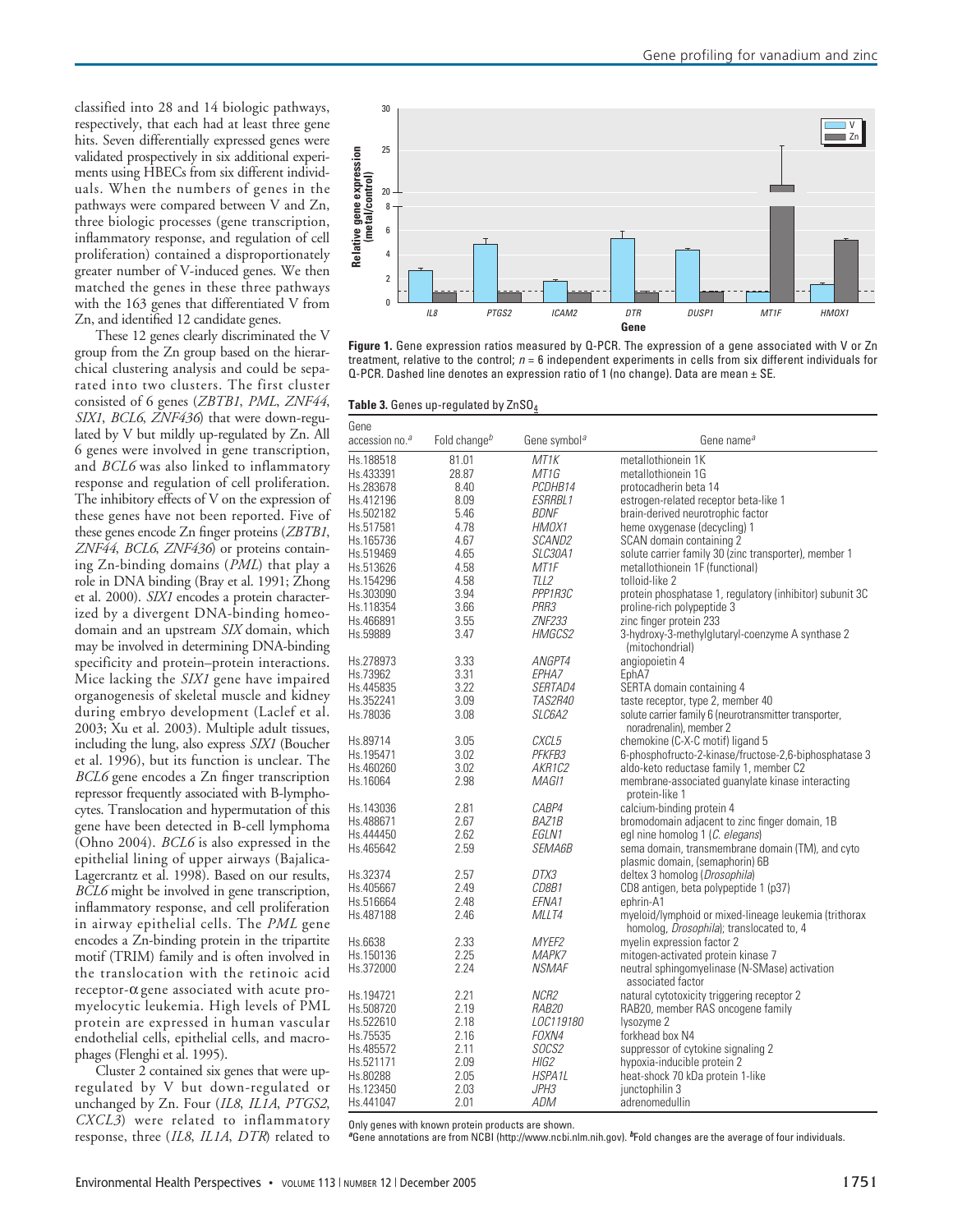| Table 4. Genes down-regulated by ZnSO <sub>4</sub> . |  |
|------------------------------------------------------|--|
|------------------------------------------------------|--|

| Gene<br>accession no. <sup>a</sup> | Fold<br>change $b$ | Gene symbol <sup>a</sup> | Gene name <sup>a</sup>                                                                            |
|------------------------------------|--------------------|--------------------------|---------------------------------------------------------------------------------------------------|
| Hs.376873                          | $-6.25$            | <b>ZNF390</b>            | zinc finger protein 390                                                                           |
| Hs.106513                          | $-6.09$            | TLL1                     | tolloid-like 1                                                                                    |
| Hs.200929                          | $-5.87$            | <b>IL23R</b>             | interleukin-23 receptor                                                                           |
| Hs.268581                          | $-5.47$            | LPIN <sub>2</sub>        | lipin 2                                                                                           |
| Hs.112218                          | $-5.36$            | <i>CAPN10</i>            | calpain 10                                                                                        |
| Hs.532082                          | $-5.23$            | <b>ILGST</b>             | interleukin 6 signal transducer (gp130, oncostatin M receptor)                                    |
| Hs.483136                          | $-4.53$            | <i>COMMD10</i>           | COMM domain containing 10                                                                         |
| Hs.141308                          | $-4.39$            | MOG                      | myelin oligodendrocyte glycoprotein                                                               |
| Hs.7138                            | $-4.10$            | CHRM3                    | cholinergic receptor, muscarinic 3                                                                |
| Hs.120633                          | $-4.08$            | <i>SESN3</i>             | sestrin 3                                                                                         |
| Hs.512587                          | $-3.58$            | MST1                     | macrophage stimulating 1 (hepatocyte growth factor-like)                                          |
| Hs.370510                          | $-3.23$            | IGSF4                    | immunoglobulin superfamily, member 4                                                              |
| Hs.533040                          | $-3.21$            | PDLIM7                   | PDZ and LIM domain 7 (enigma)                                                                     |
| Hs.552578                          | $-3.03$            | TCF1                     | transcription factor 1, hepatic; LF-B1, hepatic nuclear<br>factor (HNF1), albumin proximal factor |
| Hs.472558                          | $-2.92$            | <i>SDBCAG84</i>          | serologically defined breast cancer antigen 84                                                    |
| Hs.506394                          | $-2.77$            |                          | ubiquitin specific protease 44                                                                    |
| Hs.438994                          | $-2.69$            | <b>ZNF544</b>            | zinc finger protein 544                                                                           |
| Hs.32721                           | $-2.61$            | SAG                      | S-antigen; retina and pineal gland (arrestin)                                                     |
| Hs.74082                           | $-2.48$            | KLRC3                    | killer cell lectin-like receptor subfamily C, member 3                                            |
| Hs.382683                          | $-2.47$            | $PRG-3$                  | plasticity-related gene 3                                                                         |
| Hs.522291                          | $-2.42$            | PRKWNK2                  | protein kinase, lysine deficient 2                                                                |
| Hs.493275                          | $-2.34$            | TRIM31                   | tripartite motif-containing 31                                                                    |
| Hs.129895                          | $-2.29$            | TBX3                     | T-box 3 (ulnar mammary syndrome)                                                                  |
| Hs.546263                          | $-2.29$            | KIR3DL2                  | killer cell immunoglobulin-like receptor, three domains,<br>long cytoplasmic tail, 2              |
| Hs.546354                          | $-2.21$            | RRP4                     | homolog of yeast RRP4 (ribosomal RNA processing 4),<br>3'-5'-exoribonuclease                      |
| Hs.19385                           | $-2.17$            | ABHD5                    | abhydrolase domain containing 5                                                                   |
| Hs.344400                          | $-2.19$            | <i>MPHOSPH6</i>          | M-phase phosphoprotein 6                                                                          |
| Hs.411311                          | $-2.17$            | IL24                     | interleukin 24                                                                                    |
| Hs.492236                          | $-2.17$            | H326                     | H326                                                                                              |
| Hs.255432                          | $-2.06$            | CIB <sub>3</sub>         | calcium and integrin binding family member 3                                                      |
| Hs.476052                          | $-2.02$            | <b>SNRK</b>              | SNF-1 related kinase                                                                              |
| Hs.432898                          | $-2.01$            | MAP3K13                  | mitogen-activated protein kinase kinase kinase 13                                                 |

Only genes with known protein products are shown.

**<sup>a</sup>**Gene annotations are from NCBI (http://www.ncbi.nlm.nih.gov). **<sup>b</sup>**Fold changes are the average of four individuals.



**Figure 2.** The hierarchical clustering analysis for the 163 genes that discriminated V from Zn (A) and the 12 genes from this list identified by additional filtration algorithms described in the text (B). Each row represents one single gene, and each column represents one experiment. Red areas are up-regulation, and green areas are down-regulation, relative to control. The 12 genes clearly discriminate between the V group and the Zn group. The analysis also divided the genes into two clusters. Gene names are from NCBI (http://www. ncbi.nlm.nih.gov/).

regulation of cell proliferation, and two (*DTR*, *TNFAIP3*) related to gene transcription. Vanadium is known to induce IL8 in cultured bronchial epithelial cells (Carter et al. 1997; Mukherjee et al. 2004) and in the nasal fluid of workers exposed to V-rich pollutant particles (Woodin et al. 1998). Exposure to pollutant particles with high concentrations of V and Ni increased expression of PTSG2 (COX2) in nasal epithelial cells of dogs (Calderon-Garciduenas et al. 2003). Vanadium also increased the expression of DTR [heparin-binding epidermal growth factor-like growth factor (HB-EGF)] in HBECs and fibroblasts (Ingram et al. 2003; Zhang et al. 2001). The stimulatory effects of V on *IL1A* and *TNFAIP3* gene expression, however, have not been reported. *IL1A* is one of the nine genes in the IL1 gene family and is involved in various immune responses, inflammatory processes, and hematopoiesis (Arend 2002). TNFAIP3 (A20) is a Zn finger protein that is rapidly induced by TNF. It inhibits NF-κB activation as well as TNF-mediated apoptosis (Gon et al. 2004; He and Ting 2002; Wertz et al. 2004). The *CXCL3* (*GRO-*γ) gene is a member of a gene superfamily encoding a set of related cytokines with inflammatory and growth regulatory properties (Haskill et al. 1990). Constitutive expression of *CXCL3* has been identified in infiltrating leukocytes, bronchial epithelial cells, alveolar type II cells, and alveolar macrophages (Becker et al. 1994; Johnson et al. 1996). Several inflammatory stimuli, including IL1, TNF, lipopolysaccharide, and silica, induce the expression of CXCL3 (Becker et al. 1994; Haskill et al. 1990; Johnson et al. 1996; Rangnekar et al. 1991). Note that chemokine (C-X-C motif) ligand 1 (*CXCL1*) was also up-regulated by  $V$  (Table 1). Thus, it appears that the signaling pathways involving IL1, TNF, and chemokines activation may be novel targets for V and may play an important role in V-induced acute respiratory syndrome in boilermakers and power plant workers (Levy et al. 1984; Woodin et al. 2000). Up-regulation of *IL1A* and other growth-related genes (e.g., *DTR*, *FOS*, *CXCL1*, and *EDN1*) also indicates that the IL1A pathway may be also involved in clinical conditions associated with cell growth, such as fibrosis (Bonner et al. 1998, 2000).

Although not selected because they were not matched to any known pathways, several metallothionein 1 genes (*MT1F*, *MT1G*, *MT1K*) were significantly up-regulated by Zn. Metallothioneins (MT) are low-molecularweight metal- and sulfur-rich proteins widely distributed in the organs, including the lung (Courtade et al. 1998). These intracellular proteins are thought to be involved in heavy metal detoxification and the homeostasis of essential trace metals, such as Zn and copper (Kagi 1993; Karin 1985). Exposure to zinc oxide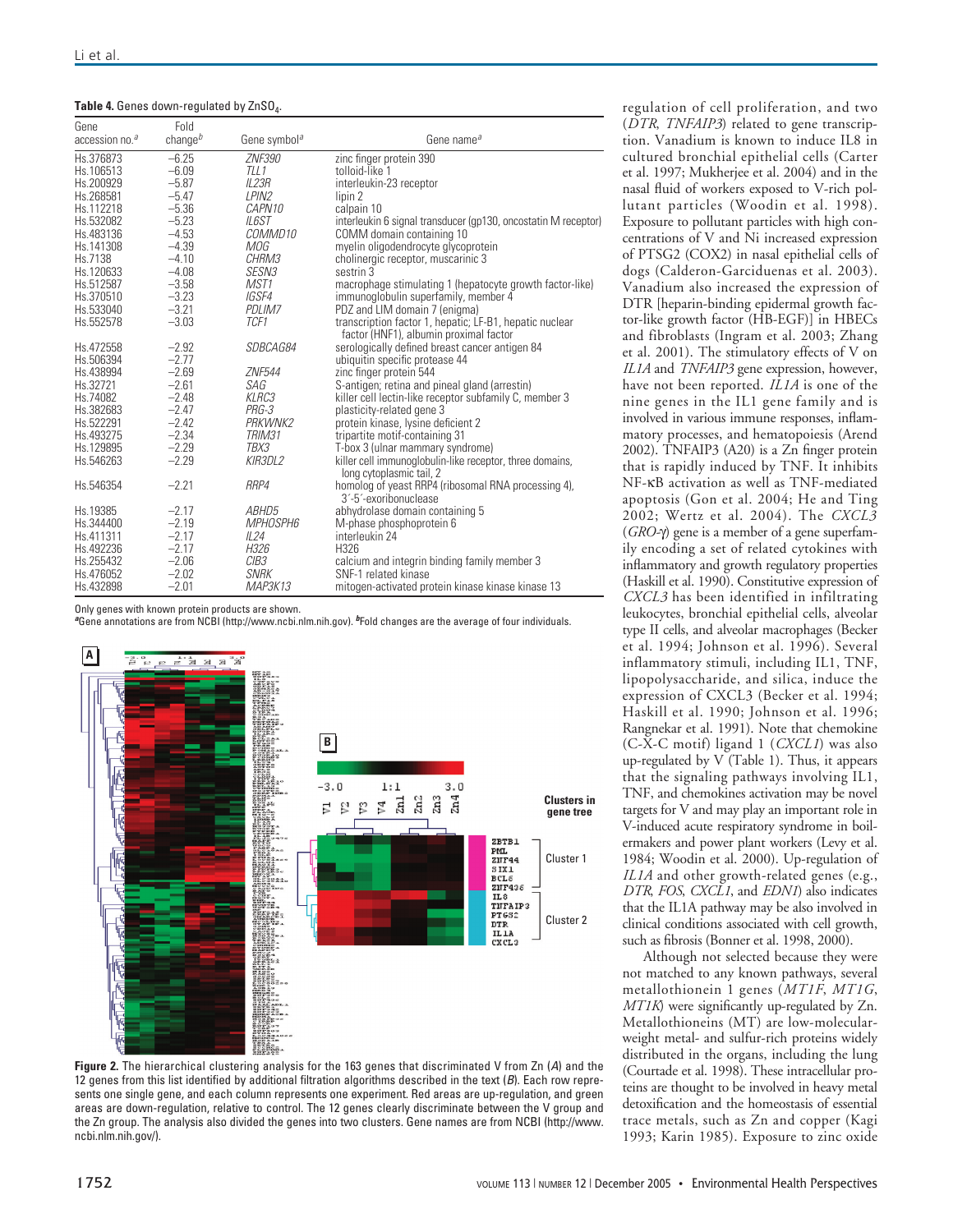fume increased mRNA of MTs in rat lungs (Cosma et al. 1992). Systemic administration of Zn enhanced MT levels in the liver (Conrad et al. 1997). Mice lacking MTs were more sensitive to Zn toxicity compared with wild-type mice (Park et al. 2001). In our study, in addition to increases in *MT1F* (4.6-fold), *MT1G* (29-fold), and *MT1K* (81-fold), other MTs, although not identified by our statistical filtration, also had elevated ratios: 1.36 for metallothionein 1X (*MT1X)*, 1.17 for metallothionein 1H (*MT1H*) and 1.21 for metallothionein 2A (*MT2A*). These results confirm that up-regulation of the MTs may represent early cellular defense against Zn (Irato et al. 2001; Park et al. 2001) and may be used to distinguish Zn and other heavy metals from V.

In our study, we used the one-class *t*-test with a *p*-value of < 0.01 and a ratio cutoff of  $\geq$  2.0 or  $\leq$  0.5 to identify differentially expressed genes. This statistical algorithm selected 140 genes (1.0%) from V-treated cells, 76 genes (0.5%) from Zn-treated cells, and 163 genes (1.1%) that differentiated V from Zn out of 14,500 genes in the Affymetrix Hu133A 2.0 gene chip. We are not aware of other large-scale genomic studies on V and Zn. One study reported 65 differentially expressed genes out of 1,200 genes (5.4%) associated with 4-hr 50 µM arsenic treatment in BEAS-2B cells, using a ratio cutoff of 2.0 and signal difference of 13 (Andrew et al. 2003). It is difficult to compare across the different studies, but the smaller percentage of recovery of significant genes in our study may indicate in part a more stringent filtration method. Also, the cells in our study were exposed to 50 µM  $VOSO<sub>4</sub>$  and  $ZnSO<sub>4</sub>$ , or 14 and 18 µg of elemental V and Zn, respectively. These doses would be equivalent to working 3 hr in the environments of boilermakers and welders with the ambient V and Zn concentrations of 8 and 10  $\mu$ g/m<sup>3</sup>, respectively (Marquart et al. 1989; Woodin et al. 2000), assuming ventilation of 10 L/min.

### **Conclusion**

It has been estimated that there are approximately 25,000 boilermakers and 300,000 welders nationwide. These workers can be exposed to high concentrations of V and Zn, respectively, at their workplaces. Our study compared gene expression profiles induced by V and Zn in HBECs and identified a group of 12 genes and several metallothionein 1 genes that may be used as a biomarker for V and Zn exposure, respectively. Determining the applicability of these candidate genes as biomarkers will require exposure studies enrolling a large number of subjects. The gene expression profiles provided by our study also identified potentially novel genes and pathways involved in the pathogenesis of health effects caused by environmental V and Zn exposure.

#### **REFERENCES**

- Affymetrix, Inc. 2004a. Expression Analysis Technical Manual. Available: http://www.affymetrix.com/support/technical/ manual/expression\_manual/affx [accessed 20 October 2005]
- Affymetrix, Inc. 2004b. Statistical Algorithms Reference Guide. Available: http://www.affymetrix.com/support/technical/ technotesmain.affx [accessed 20 October 2005].
- Andrew AS, Warren AJ, Barchowsky A, Temple KA, Klei L, Soucy NV, et al. 2003. Genomic and proteomic profiling of responses to toxic metals in human lung cells. Environ Health Perspect 111:825–835.
- Arend WP. 2002. The balance between IL-1 and IL-1Ra in disease. Cytokine Growth Factor Rev 13:323–340.
- Bajalica-Lagercrantz S, Piehl F, Farnebo F, Larsson C, Lagercrantz J. 1998. Expression of the BCL6 gene in the preand postnatal mouse. Biochem Biophys Res Commun 247:357–360.
- Becker S, Quay J, Koren HS, Haskill JS. 1994. Constitutive and stimulated MCP-1, GRO alpha, beta, and gamma expression in human airway epithelium and bronchoalveolar macrophages. Am J Physiol 266:L278–L286.
- Bonner JC, Lindroos PM, Rice AB, Moomaw CR, Morgan DL. 1998. Induction of PDGF receptor-alpha in rat myofibroblasts during pulmonary fibrogenesis in vivo. Am J Physiol 274:L72–L80.
- Bonner JC, Rice AB, Moomaw CR, Morgan DL. 2000. Airway fibrosis in rats induced by vanadium pentoxide. Am J Physiol Lung Cell Mol Physiol 278:L209–L216.
- Boucher CA, Carey N, Edwards YH, Siciliano MJ, Johnson KJ. 1996. Cloning of the human SIX1 gene and its assignment to chromosome 14. Genomics 33:140–142.
- Bray P, Lichter P, Thiesen HJ, Ward DC, Dawid IB. 1991. Characterization and mapping of human genes encoding zinc finger proteins. Proc Natl Acad Sci USA 88:9563–9567.
- Cadene A, Grigorescu F, Serrano JJ, Cros G. 1997. Characterization of vanadyl sulfate effect on vascular contraction: roles of calcium and tyrosine phosphorylation. J Pharmacol Exp Ther 281:491–498.
- Calderon-Garciduenas L, Maronpot RR, Torres-Jardon R, Henriquez-Roldan C, Schoonhoven R, Acuna-Ayala H, et al. 2003. DNA damage in nasal and brain tissues of canines exposed to air pollutants is associated with evidence of chronic brain inflammation and neurodegeneration. Toxicol Pathol 31:524–538.
- Carter JD, Ghio AJ, Samet JM, Devlin RB. 1997. Cytokine production by human airway epithelial cells after exposure to an air pollution particle is metal-dependent. Toxicol Appl Pharmacol 146:180–188.
- Chen F, Vallyathan V, Castranova V, Shi X. 2001. Cell apoptosis induced by carcinogenic metals. Mol Cell Biochem 222:183–188.
- Conrad CC, Walter CA, Richardson A, Hanes MA, Grabowski DT. 1997. Cadmium toxicity and distribution in metallothionein-I and -II deficient transgenic mice. J Toxicol Environ Health 52:527–543.
- Cosma G, Fulton H, DeFeo T, Gordon T. 1992. Rat lung metallothionein and heme oxygenase gene expression following ozone and zinc oxide exposure. Toxicol Appl Pharmacol 117:75–80.
- Courtade M, Carrera G, Paternain JL, Martel S, Carre PC, Folch J, et al. 1998. Metallothionein expression in human lung and its varying levels after lung transplantation. Toulouse Lung Transplantation Group. Chest 113:371–378.
- Doig AT, Challen PJ. 1964. Respiratory hazards in welding. Ann Occup Hyg 111:223–231.
- Evans EH. 1945. Casualties following exposure to zinc chloride smoke. Lancet 2:368–370.
- Flenghi L, Fagioli M, Tomassoni L, Pileri S, Gambacorta M, Pacini R, et al. 1995. Characterization of a new monoclonal antibody (PG-M3) directed against the aminoterminal portion of the PML gene product: immunocytochemical evidence for high expression of PML proteins on activated macrophages, endothelial cells, and epithelia. Blood 85:1871–1880.
- Gavett SH, Madison SL, Dreher KL, Winsett DW, McGee JK, Costa DL. 1997. Metal and sulfate composition of residual oil fly ash determines airway hyperreactivity and lung injury in rats. Environ Res 72:162–172.
- Gavett SH, Madison SL, Stevens MA, Costa DL. 1999. Residual oil fly ash amplifies allergic cytokines, airway responsiveness, and inflammation in mice. Am J Respir Crit Care Med 160: 1897–1904.
- Ghio AJ, Kim C, Devlin RB. 2000. Concentrated ambient air particles induce mild pulmonary inflammation in healthy human volunteers. Am J Respir Crit Care Med 162:981–988.
- Gon Y, Asai Y, Hashimoto S, Mizumura K, Jibiki I, Machino T, et al. 2004. A20 inhibits toll-like receptor 2- and 4-mediated interleukin-8 synthesis in airway epithelial cells. Am J Respir Cell Mol Biol 31:330–336.
- Haskill S, Peace A, Morris J, Sporn SA, Anisowicz A, Lee SW, et al. 1990. Identification of three related human GRO genes encoding cytokine functions. Proc Natl Acad Sci USA 87:7732–7736.
- He KL, Ting AT. 2002. A20 inhibits tumor necrosis factor (TNF) alpha-induced apoptosis by disrupting recruitment of TRADD and RIP to the TNF receptor 1 complex in Jurkat T cells. Mol Cell Biol 22:6034–6045.
- Huang C, Zhang Z, Ding M, Li J, Ye J, Leonard SS, et al. 2000. Vanadate induces p53 transactivation through hydrogen peroxide and causes apoptosis. J Biol Chem 275: 32516–32522.
- Huang YC, Ghio AJ, Stonehuerner J, McGee J, Carter JD, Grambow SC, et al. 2003. The role of soluble components in ambient fine particles-induced changes in human lungs and blood. Inhal Toxicol 15:327–342.
- Huang YC, Wu W, Ghio AJ, Carter JD, Silbajoris R, Devlin RB, et al. 2002. Activation of EGF receptors mediates pulmonary vasoconstriction induced by residual oil fly ash. Exp Lung Res 28:19–38.
- Ingram JL, Rice AB, Santos J, Van Houten B, Bonner JC. 2003. Vanadium-induced HB-EGF expression in human lung fibroblasts is oxidant dependent and requires MAP kinases. Am J Physiol Lung Cell Mol Physiol 284:L774–L782.
- Irato P, Santovito G, Piccinni E, Albergoni V. 2001. Oxidative burst and metallothionein as a scavenger in macrophages. Immunol Cell Biol 79:251–254.
- Johnson MC II, Kajikawa O, Goodman RB, Wong VA, Mongovin SM, Wong WB, et al. 1996. Molecular expression of the alpha-chemokine rabbit GRO in Escherichia coli and characterization of its production by lung cells in vitro and in vivo. J Biol Chem 271:10853–10858.
- Kagi JHR. 1993. Evolution, structure and chemical activity of class I metallothioneins: an overview. In: Metallothionein III (Suzuki KT, Imura N, Kimura M, eds). Basel:Birkhauser Verlag, 29–55.
- Karin M. 1985. Metallothioneins: proteins in search of function. Cell 41:9–10.
- Kuschner WG, D'Alessandro A, Wintermeyer SF, Wong H, Boushey HA, Blanc PD. 1995. Pulmonary responses to purified zinc oxide fume. J Investig Med 43:371–378.
- Laclef C, Hamard G, Demignon J, Souil E, Houbron C, Maire P. 2003. Altered myogenesis in Six1-deficient mice. Development 130:2239–2252.
- Levy BS, Hoffman L, Gottsegen S. 1984. Boilermakers' bronchitis. Respiratory tract irritation associated with vanadium pentoxide exposure during oil-to-coal conversion of a power plant. J Occup Med 26:567–570.
- Magari SR, Schwartz J, Williams PL, Hauser R, Smith TJ, Christiani DC. 2002. The association of particulate air metal concentrations with heart rate variability. Environ Health Perspect 110:875–880.
- Marquart H, Smid T, Heederik D, Visschers M. 1989. Lung function of welders of zinc-coated mild steel: cross-sectional analysis and changes over five consecutive work shifts. Am J Ind Med 16:289–296.
- Matarese SL, Matthews JI. 1986. Zinc chloride (smoke bomb) inhalational lung injury. Chest 89:308–309.
- McDowell SA, Gammon K, Bachurski CJ, Wiest JS, Leikauf JE, Prows DR, et al. 2000. Differential gene expression in the initiation and progression of nickel-induced acute lung injury. Am J Respir Cell Mol Biol 23:466–474.
- Mukherjee B, Patra B, Mahapatra S, Banerjee P, Tiwari A, Chatterjee M. 2004. Vanadium—an element of atypical biological significance. Toxicol Lett 150:135–143.
- Nadadur SS, Schladweiler MC, Kodavanti UP. 2000. A pulmonary rat gene array for screening altered expression profiles in air pollutant-induced lung injury. Inhal Toxicol 12:1239–1254.
- Nemery B. 1990. Metal toxicity and the respiratory tract. Eur Respir J 3:202–219.
- Nriagu JO, Pacyna JM. 1988. Quantitative assessment of worldwide contamination of air, water and soils by trace metals. Nature 333:134–139.
- Ohno H. 2004. Pathogenetic role of BCL6 translocation in B-cell non-Hodgkin's lymphoma. Histol Histopathol 19:637–650.
- Pare CM, Sandler M. 1954. Smoke-bomb pneumonitis: description of a case. J R Army Med Corps 100:320–322.
- Park JD, Liu Y, Klaassen CD. 2001. Protective effect of metallothionein against the toxicity of cadmium and other metals(1). Toxicology 163:93–100.